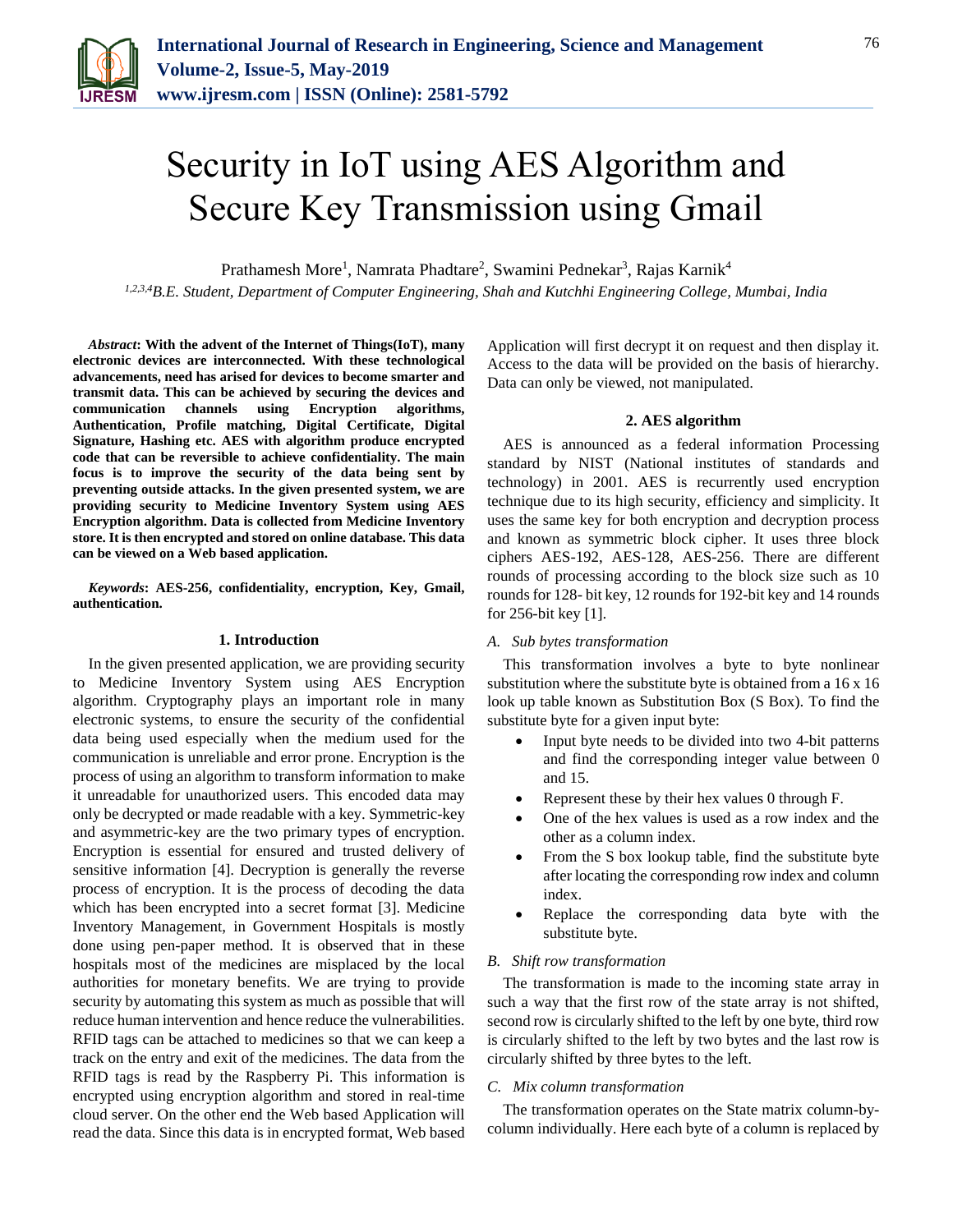

a function of all the bytes in the same column as two times that byte, plus three times the next byte, plus the byte that comes next, plus the byte that follows. In simple matrix form this operation can be represented as:

|  | $\begin{bmatrix} 02 & 03 & 01 & 01 \\ 01 & 02 & 03 & 01 \\ 01 & 01 & 02 & 03 \\ 03 & 01 & 01 & 02 \end{bmatrix} \begin{bmatrix} S_{0,0} & S_{0,1} & S_{0,2} & S_{0,3} \\ S_{1,0} & S_{1,1} & S_{1,2} & S_{1,3} \\ S_{2,0} & S_{2,1} & S_{2,2} & S_{2,3} \\ S_{3,0} & S_{3,1} & S_{3,2} & S_{3,3} \end{bmatrix} = \begin{bmatrix} S'_{0,0} & S'_{0,1}$ |  |  |  |  |
|--|-------------------------------------------------------------------------------------------------------------------------------------------------------------------------------------------------------------------------------------------------------------------------------------------------------------------------------------------------------|--|--|--|--|
|  |                                                                                                                                                                                                                                                                                                                                                       |  |  |  |  |

Here the additions and multiplications are performed in GF  $(2^8)$ .

#### *D. Add Round Key transformation*

This transformation is a simple bit wise XOR operation between the state matrix and the corresponding round key generated from the key scheduling module. This operation is also performed in decryption stage where each round performs four transformations: Inverse Shift Rows, Inverse Sub Bytes, Inverse Mix Columns and Add Round Key, and the last round do not have the Inverse Mix Columns transformation.

## **3. Implementation**

With the ever increasing demand of smarter devices and rapid advancements in the field of IoT the only major hurdle that lies in its development is security and privacy issues. Security of the user's sensitive data that is sent over the internet is of utmost importance. This data is vulnerable to hackers and other unauthorized users. Our goal is to make this data as much secure as possible before sending it. Need has arisen for the devices to become smarter before transmitting the data.



Fig. 1. System block diagram

As we know that the medicine inventories in government hospitals are not automated, there is a high risk of these medicines being misplaced and misused for monetary benefits by the local authorities. To overcome this problem, it is important that the system is fully automated without any human intervention and the concerned higher official gets regularly notified about anything happening inside the inventory. In order to keep a track on the entry and exit of medicines and to keep the higher authority informed we have made an attempt to design a system that is efficient enough to handle this situation.

The detailed steps involved in the system to store data at server side are as follows:

- 1. Run python script at the sender side and input medicine data.
- 2. Unique key is randomly generated and data is

encrypted using this key.

3. The encrypted data is sent to the server and stored in encrypted form.

The steps involved in to retrieved data from server at Web application:

- 1. Enter credentials to login home page.
- 2. Enter medical id and database id and select "Send Email" button.
- 3. The key is sent to Medical Officer through Gmail.
- 4. Enter key and click on "Submit" button, the decrypted data is shown.



#### **4. Result and analysis**

- 1. This project automates the traditional pen- paper based Medicine Inventory Management System.
- 2. We have used the Advanced Encryption Standard (AES) algorithm along with Gmail Security for Secure